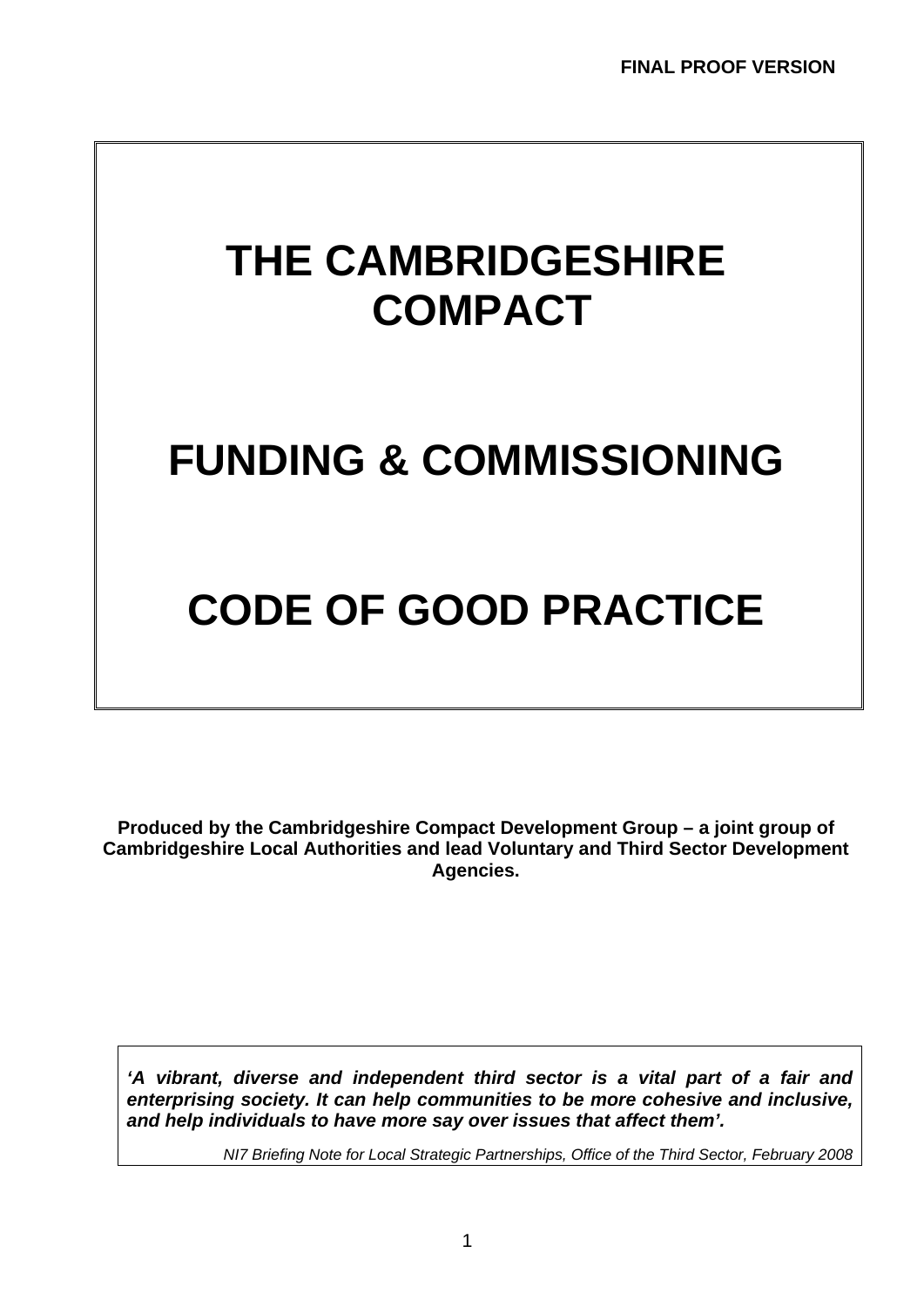# **1. THE FUNDING AND COMMISSIONING CODE**

- 1.1 The Funding and Commissioning Code aims to clarify how the statutory sector and the third sector/voluntary sector can work together to enable clearer and more effective funding relationships. The Code does this through:
	- Establishing a framework of best practice for financial relationships between the statutory and third sectors in Cambridgeshire
	- Setting out undertakings for both sides to clearly define expectations
	- Reflecting our joint commitment to enable a 'thriving third sector in Cambridgeshire.
- 1.2 The Code is aimed at commissioners in the statutory sector involved in funding the third sector in Cambridgeshire. It is consistent with their duty to achieve value for money, complies with European Community Directives and Public Contracts Regulations 2006 and **is to be applied within the bounds of legal restraints and requirements**.
- 1.3 In the third sector, it is particularly aimed at organisations wishing to obtain resources, grants, or contracts to sell products or services to the Local Authorities<sup>[2](#page-1-1)</sup> including NHS Cambridgeshire. Most Local Authorities in Cambridgeshire are continuing to provide small or short-term grants schemes for voluntary groups. However, for strategic grants or service delivery, there has been a move towards more formal commissioning, including competitive procurement processes.
- 1.4. The Code underpins the original undertakings within the Cambridgeshire Compact published in February 2007. The Agreement aims to build third sector capacity and sustainability by working towards longer-term agreements and joint funding arrangements.
- 1.5. The Code has been produced by the Cambridgeshire Compact Development Group and is supported by the Cambridgeshire Procurement Group (CPG). Progress on how we are jointly performing in achieving the undertakings will be monitored and reported on by the Cambridgeshire Compact Development Group.
- 1.6. This and all other updated Compact information is available via the Compact website at [http://www.cambridgeshire.gov.uk/council/depts/ecsoffice/learning/compact.](http://www.cambridgeshire.gov.uk/council/depts/ecsoffice/learning/compact)
- 1.7 Items underlined in this document are explained in the **Glossary** attached.

1

<span id="page-1-0"></span><sup>&</sup>lt;sup>1</sup> NI7 of the National Performance Indicator for Local Authorities and Partnerships

<span id="page-1-1"></span><sup>&</sup>lt;sup>22</sup> Some funds are held by local authorities, which are grants provided by other bodies to distribute on their *behalf. In these instances the local authorities will ensure that, where they are able, processes are consistent with the undertakings set out in this Code. However, there may be occasions when constraints are placed upon the local authorities and the mechanisms they apply in such fund administration.*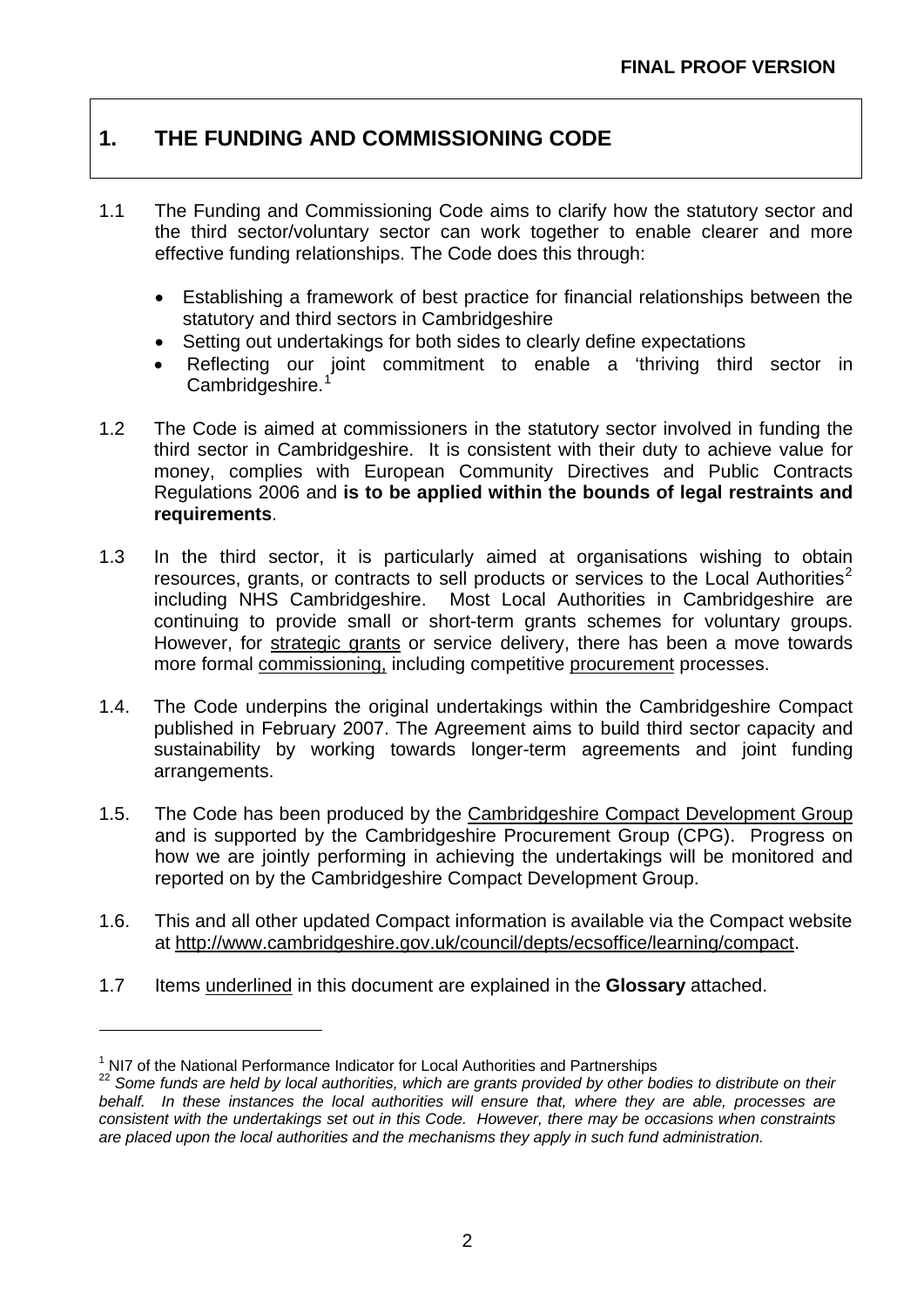# **2. GUIDING PRINCIPLES**

- 2.1. This code is founded on the key principles set out in the Cambridgeshire Compact, which states that the partners wish to see a funding environment that is characterised by:
	- **Stability** Working towards a sustainable financial environment which enables long-term planning
	- **Consistency, Co-ordination and Fairness** A standard, honest, proportionate and transparent approach across all sectors
	- **Independence** Recognition of the third sector's rights to selfdetermination and campaigning
	- **Accountability** The need for value for money and efficient use of public funds
	- **A Focus on Outcomes and Needs** Recognising the benefits of placing individuals and communities at the centre of services and ensuring we are meeting outcomes for them
	- **Timeliness** Allowing time for planning, decision-making and action so they have real effect
	- **Funding Diversity** Recognising the strength of building mixed incomegeneration strategies
	- **Discussion and Dialogue** Helping to understand each other's needs and building trust to identify and overcome problems before they impact on the delivery of outcomes
	- **Compliance** with all applicable EU and UK legislation and best practice guidance

# **2.2. In support of these principles the statutory sector undertakes to:**

- Be aware of and respond to the need for public services
- Work towards implementing three-year funding arrangements when these represent best value, recognising that clarity regarding the length of funding enables better business planning
- Recognise the need for short term funding in some instances
- When asked, provide feedback on failed applications
- Recognise the cost of monitoring and encourage applicants to include this in funding bids
- Raise any concerns about or risks to delivery and outcomes as soon as the concern comes to light
- Require information only that is needed or will be used to assess performance whilst reserving the right of access in the event of suspected fraud or impropriety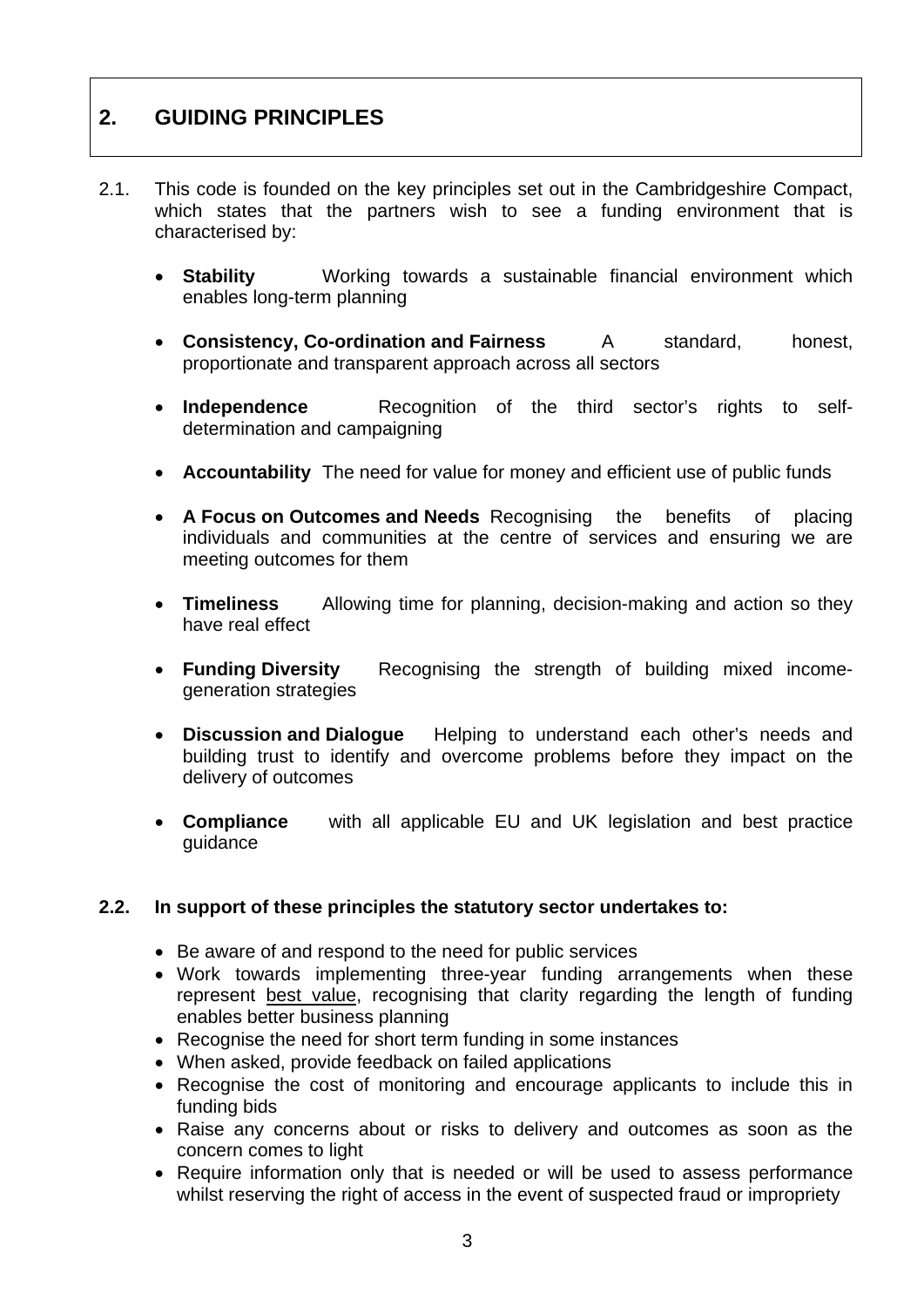# **2.3 In support of these principles the third sector undertakes to**

- Recognise it is legitimate for the statutory sector to require public recognition of their funding in appropriate circumstances
- Recognise that public accountability inevitably requires honest and transparent reporting
- Be aware of and plan for the risks for which they are responsible, in particular the risks associated with the delivery of outputs and outcomes, and advise funders and partners of potential difficulties
- Be prepared to adopt quality assurance principles in management, governance and service delivery proportionate to their scale of operation
- Be prepared to open up practices, processes and records to funders and partners, within the bounds of professional confidentiality, and to be responsive to their support and advice
- Monitor feedback from people using the services, including compliments and complaints
- Recognise that there are competing demands for public spending and that there may be more organisations applying than money available
- Seek to avoid funding dependency and pursue income diversity
- Recognise that funding may end if outcomes are not delivered or if agreed processes are not followed
- Notify funders of any difficulties they are facing which might affect their organisation and/or project delivery

# **2.4. Together, the statutory sector and the third sector undertake to:**

- Respect confidentiality within the bounds of legal requirements
- Recognise the need for full cost recovery
- Recognise the need for a reserves policy
- Agree measurable outcomes to be reported on and develop proportionate reporting formats
- Establish how the outcomes of the service/project can best be sustained and contribute to the long-term capability of voluntary and community organisations
- Take account of good practice and strive for good practice and continuous improvement
- Ensure that main point of contact details are provided and that good communications are maintained.

# **2.5 The Role of Partnerships and Consortia**

It is increasingly common for projects and programmes to be delivered via local partnership and consortia arrangements in which the third sector plays a vital role. There are considerable benefits in pursuing these arrangements, not least in fostering positive collaborative environment and achieving economies of scale. However, it takes time and resources to contribute to partnerships, which might pose problems for small organisations or those who lack dedicated staff.

Partnership and consortia co-ordinators need to consider the widest possible range of potential partners at the outset of a project and consider including costs for third sector organisations to fully participate.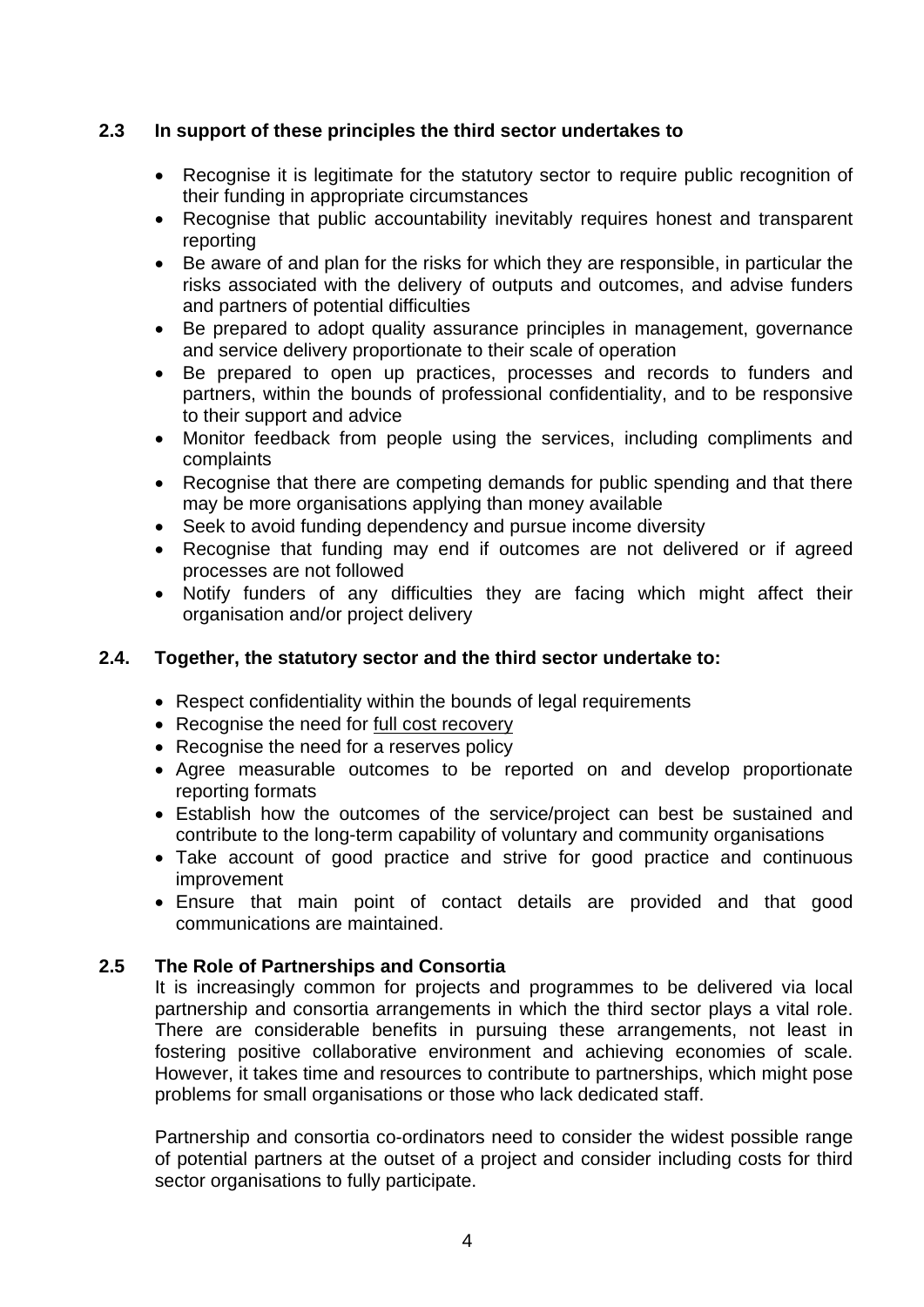# **2.6 Dealing with disputes**

 Early resolution of complaints should be sought as close to the source as possible. Any disputes in relation to individual funding relationships or to the application of this framework should initially be made to the commissioner concerned. If unresolved, the issue should be escalated through the relevant local complaints system, management structure or partnership as appropriate. If the complaint or dispute is not resolved through these processes, or if it has widespread implications for the third sector or for local policy or practice, the issue should be raised through the Compact Resolution Process.

 Details of this process, including a flow chart, and all other Compact documents and information can be found on the **Cambridgeshire Compact web pages** on <http://www.cambridgeshire.gov.uk/council/depts/ecsoffice/learning/compact>

# **3. GRANT FUNDING CODE**

3.1. With regard to grants not subject to contract, the Compact Code signatories agree to the undertakings set out below:

# **3.2 The statutory sector undertake to:**

- Publish the details about each grant scheme in a timely manner to allow the sector sufficient time to prepare and submit high quality applications
- Clearly state what the scheme is trying to achieve, what information is needed, how long it will take, what the process is and whom to contact for more information
- Work towards maximising the use electronic applications, whilst still ensuring that application forms are simple, easy to read and understand, with guidance notes, and readily available alternative formats, including paper copy
- Make grant offers in writing including payment arrangements, any conditions that need to be met, any restrictions on the use of the funds and reporting arrangements
- Wherever possible make payments in advance
- Provide maximum notice, with a minimum of 12 weeks, of the end of a funding arrangement (if not specified in the offer letter or agreement)
- Fully justify any action taken to withdraw or reclaim grant monies.

# **3.3. The third sector undertake to:**

- Fully consider the terms set out in the offer letter or agreement and ensure these can be met
- Use the grant only for the purpose stated and within the timescale agreed
- Work towards identifying unit costs wherever possible
- Provide information on what was achieved with the grant
- Recognise that the grant (in whole or in proportional part) may be withdrawn or may be reclaimed if the recipient fails to adhere to the grant conditions, fails to deliver the agreed objectives, fails to provide adequate reporting or to submit invoices on time.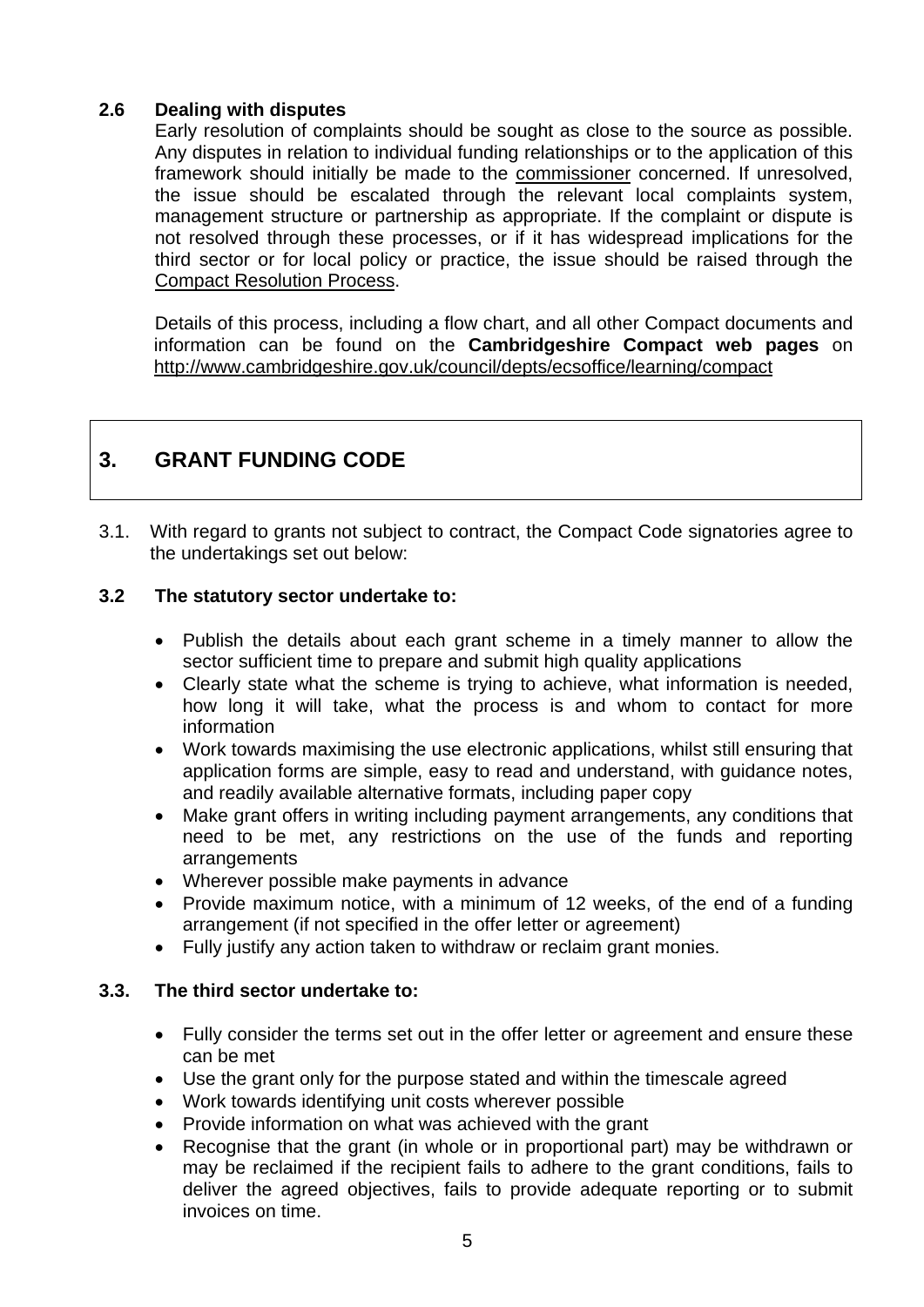# **3.4. Together, the statutory sector and the third sector undertake to:**

• Ensure that any under-utilisation of a grant or under spend is identified as early as possible and that arrangements are made for its use before the end of the financial year.

# **4. THE COMMISSIONING AND PROCUREMENT CODE**

- 4.1. The commissioning cycle is more formal and can broadly be distilled into four key processes:
	- **Planning**
	- **Procuring**
	- **Monitoring and Reporting**
	- **Concluding**

# **4.2. Planning**

The planning stage of the commissioning cycle combines the:

- Identification of needs
- Prioritisation of needs
- Development of commissioning intentions.

The local third sector may have a number of roles throughout these processes:

- As representatives at a strategic level
- As providers and potential providers of the service
- As advocates on behalf of certain user groups where appropriate.

#### **The statutory sector undertake to:**

• Consult the widest possible range of potential provider organisations, including those from the third sector, within the bounds of legal and procurement constraints and requirements, with regard to services and priorities. Clear distinctions need to be maintained at all times between the general consultative stage and the design of service specifications. To prevent a conflict of interest, as soon as the design of a tender specification starts to be considered the potential provider will be required to immediately withdraw from the process

Consultation could include:

- a) Inviting potential provider organisations to discussions at least 12 weeks prior to contract advertisement
- b) Where appropriate, setting up strategic groups to consider issues
- c) Considering whether certain user groups would benefit from advocacy support to engage in the consultative process
- d) Recognise that contributing to the process takes time and resources
- Be open about it's needs, priorities, targets and the motivations as well as be willing to consider changing them in the light of compelling evidence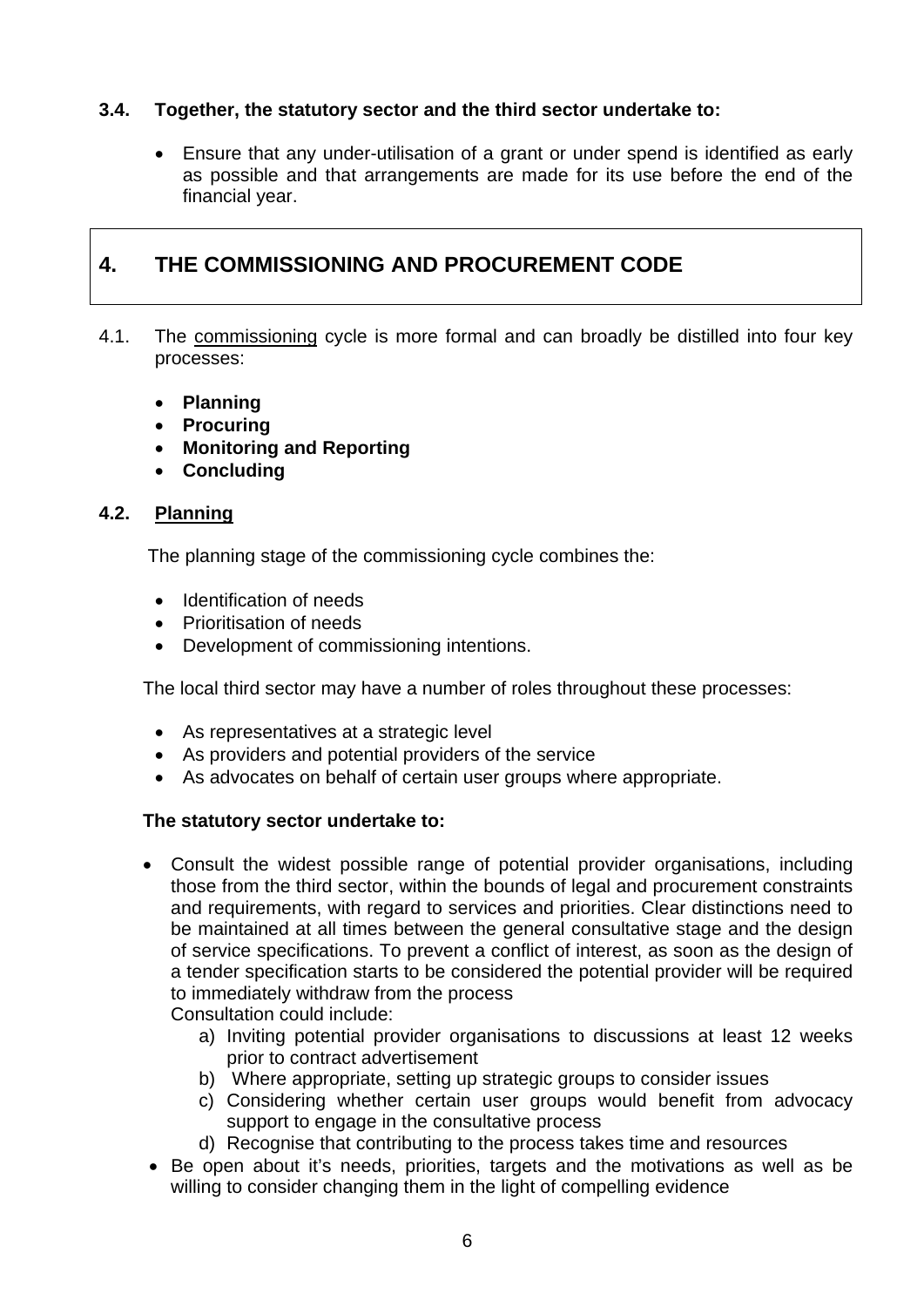- Consider where it may be appropriate to commission local third sector organisations to conduct local mapping exercises and/or research amongst the communities/user groups with which they have contact
- Endeavour to ensure that its consultative action fosters partnership between organisations.

- Contribute constructively to the consultation about services and focus their contribution on the needs of end users
- Respect confidentiality and be clear about who they represent and how they came to their views.

# **Together, the statutory sector and the third sector undertake to:**

- Develop optimum size of contracts ensuring that sizes are appropriate to help secure a diverse supply base and to encourage organisations of all sizes to compete within any statutory or procurement constraints
- Identify how possible conflicts of interest arising from consultation and intentions to tender can be prevented.

# **4.3. Procuring** (The application and tender process)

A well managed application and tender process means that applications from those organisations best able to deliver will succeed.

Commissioners need to determine the most appropriate mode of procurement, complying with the commissioning agency's financial procedures and also with EU procurement legislation and appropriate Treaty principles. The overriding principle must be towards equality of treatment, non-discrimination and transparency<sup>[3](#page-6-0)</sup>.

Initially there may be a pre-tender qualification (PQQ) process to establish a select list. Interested organisations will need to provide information including their capacity, status, processes, policies and relevance for the general area of work.

# **The statutory sector undertake to:**

<span id="page-6-0"></span>1

- Give reasonable notice of procurement contract opportunities to comply with Public Contract Regulations 2006
- Publish the criteria against which applications and tenders will be assessed and make decisions in accordance with those criteria
- Seek to develop a joint county-wide PQQ process where feasible
- Promote opportunities widely and consider proactive approaches (after publication of any contract advert or Notice) to encourage organisations to bid. This is particularly important for third sector organisations who may not have engaged in the commissioning process before

*<sup>3</sup> Refer to the 'Information and Contacts' section of this Code for further information on thresholds and regulations.*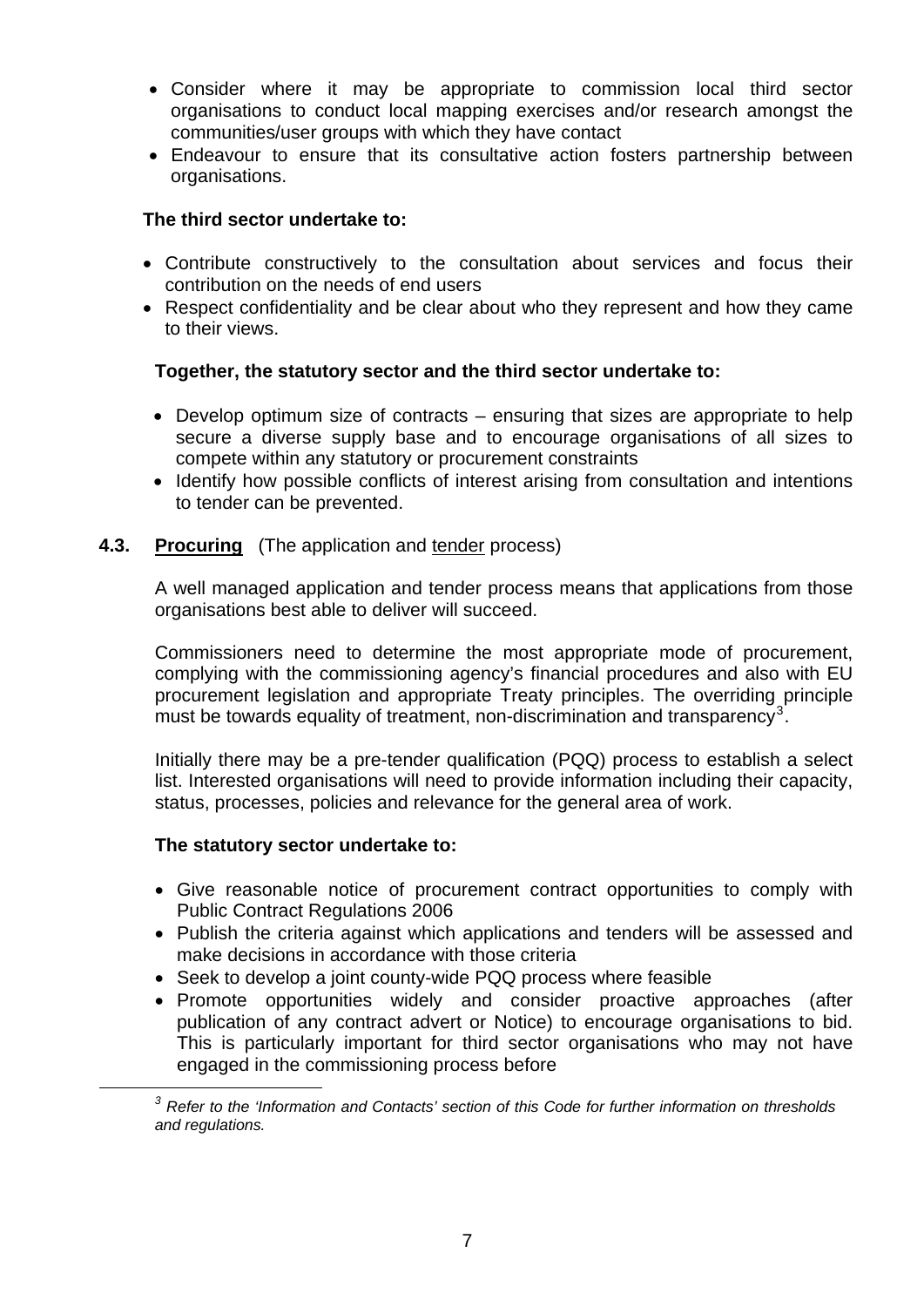- Recognise the need to stimulate the market for third sector providers e.g. through commissioning third sector infrastructure agencies to provide training for capacity building in commissioning skills within the sector, particularly recognising the support needs of smaller inexperienced groups
- Provide sufficient time, where service requirements permit, for organisations to respond, particularly to larger pieces of work or those involving joint working
- Provide timely notification of decisions and give adequate notice in advance of the expected date of the commencement of the contract. If possible, this should be at least 12 weeks for new services or projects
- Ensure that third sector organisations are not required to provide additional information and assurances to those required from other sectors
- Signpost organisations to their local infrastructure providers for assistance.

- Ensure their eligibility when applying, that their proposal meets the requirements of the contract specification and that they understand the requirements
- Recognise and respect that the final decision about the award of any contract rests with the commissioner.

# **4.4. Terms of Delivery**

Effective terms of delivery will give clear expectations of what is to be delivered and by when, so that organisations can plan and deliver effectively and so that the best possible outputs and outcomes are achieved. This approach will also ensure that risks are recognised and placed with the body or organisation best able to manage them.

# **The statutory sector undertake to:**

- Provide clear terms of delivery (including success and performance criteria) to the organisation before any contract is entered into
- Agree a simple process for controlling any changes to the agreement, including the actions that will be taken if the organisation is failing to deliver and include these in plain English, i.e.: intelligible and free from jargon, as part of the contract
- Ensure that conditions are directly related to the contract risks and the intended outcomes of the project.

# **The third sector undertake to:**

• Agree terms of delivery at the outset.

# **4.5 Payment Terms**

Services should be funded in the most effective way so that the best possible longterm outcomes are achieved. Payment terms should allow both parties to plan and develop for the future and create positive incentives to perform.

# **The statutory sector undertake to:**

• Consider the timing of payments to create the right incentives for delivery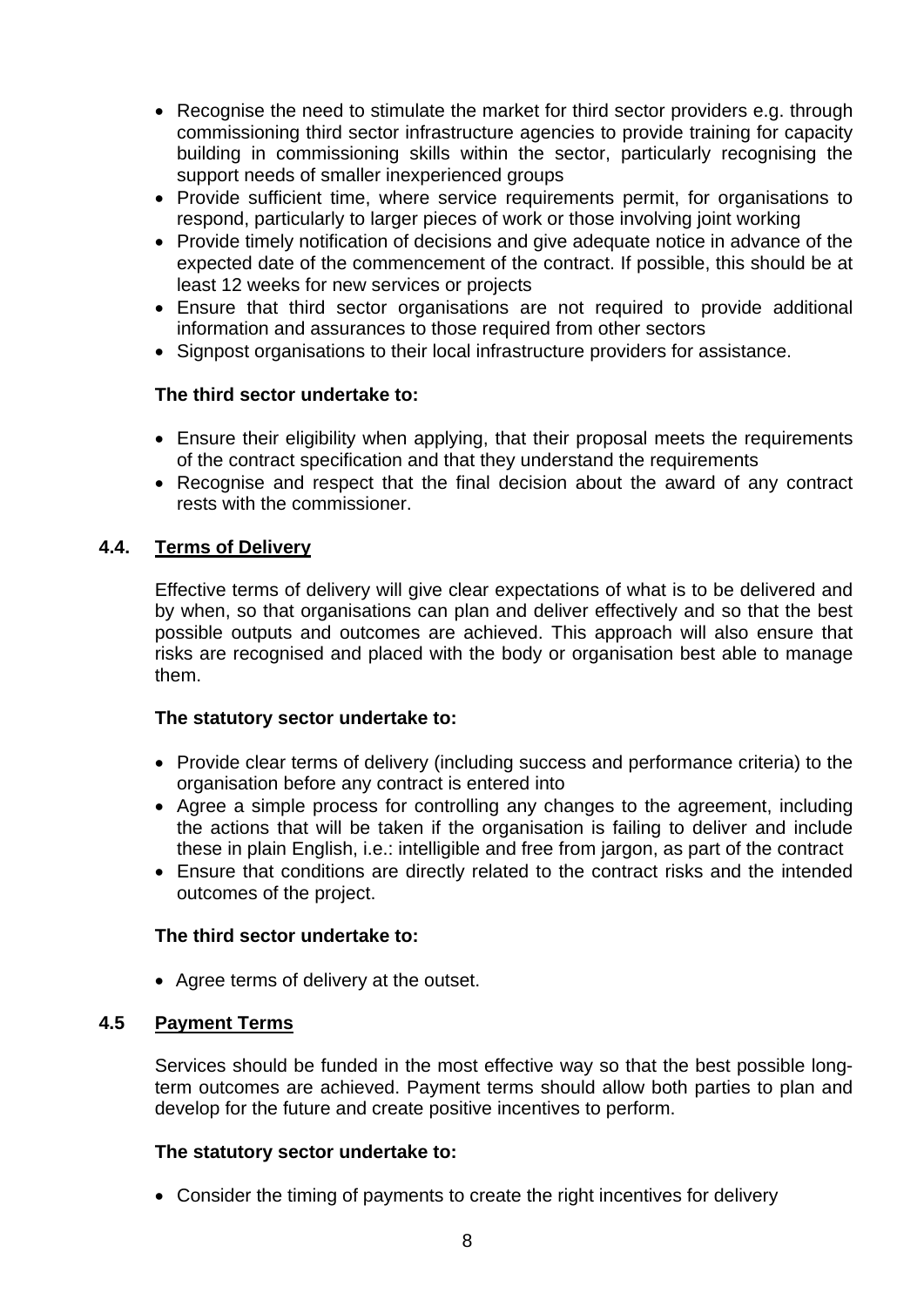- Where feasible, consider making payments in advance of expenditure rather than in arrears, taking into account the impact this may have on the organisation and the service
- Subject to contract terms, make payments within 30 days of a correct invoice.

- Agree with the commissioning body a clear understanding about payment terms
- Issue invoices correctly and in a timely manner to allow the statutory sector to make the necessary payments
- Notify the statutory sector at the earliest opportunity should a need for change in the payment pattern occur

# **4.6. Monitoring and Reporting**

Effective monitoring focuses on outcomes, is proportionate and not burdensome, ensuring transparency about the use of funds and what they have achieved. Effective agreed monitoring, with good management information, would ensure that changes or problems are identified and addressed at an early stage.

# **The statutory sector undertake to:**

- Develop standardised reporting requirements across the county for those organisations that receive funding from more than one funding agency, and set up joint commissioning arrangements where appropriate
- Agree with the service provider the level and type of monitoring that will be required, including action to be taken if delivery targets are not met, before signing the contract.

# **The third sector undertake to:**

- Keep documentation to allow monitoring by funders' internal and external auditors, and allow right of access, as agreed
- Provide monitoring information as specified in the terms of delivery.

# **4.7. Concluding a Financial Relationship**

The Code seeks to achieve a well managed process for the conclusion of a financial relationship. This includes when the contract finishes; if funding ends earlier than the intended closure because delivery targets are not met; or if funding ends as a result of a review of strategic or development funding. Detail of how termination of contract due to default or failure to perform will be dealt with, will be set out in individual contracts. Termination of contract should be considered only as a last resort. A well managed process will:

- Minimise the negative impact on service users
- Consider the long term stability of the third sector organisation
- Aim to maintain a continuing constructive relationship
- Ensure effective arrangements are made for a seamless hand-over to the Council or any other successor organisation.

# **The statutory sector undertake to:**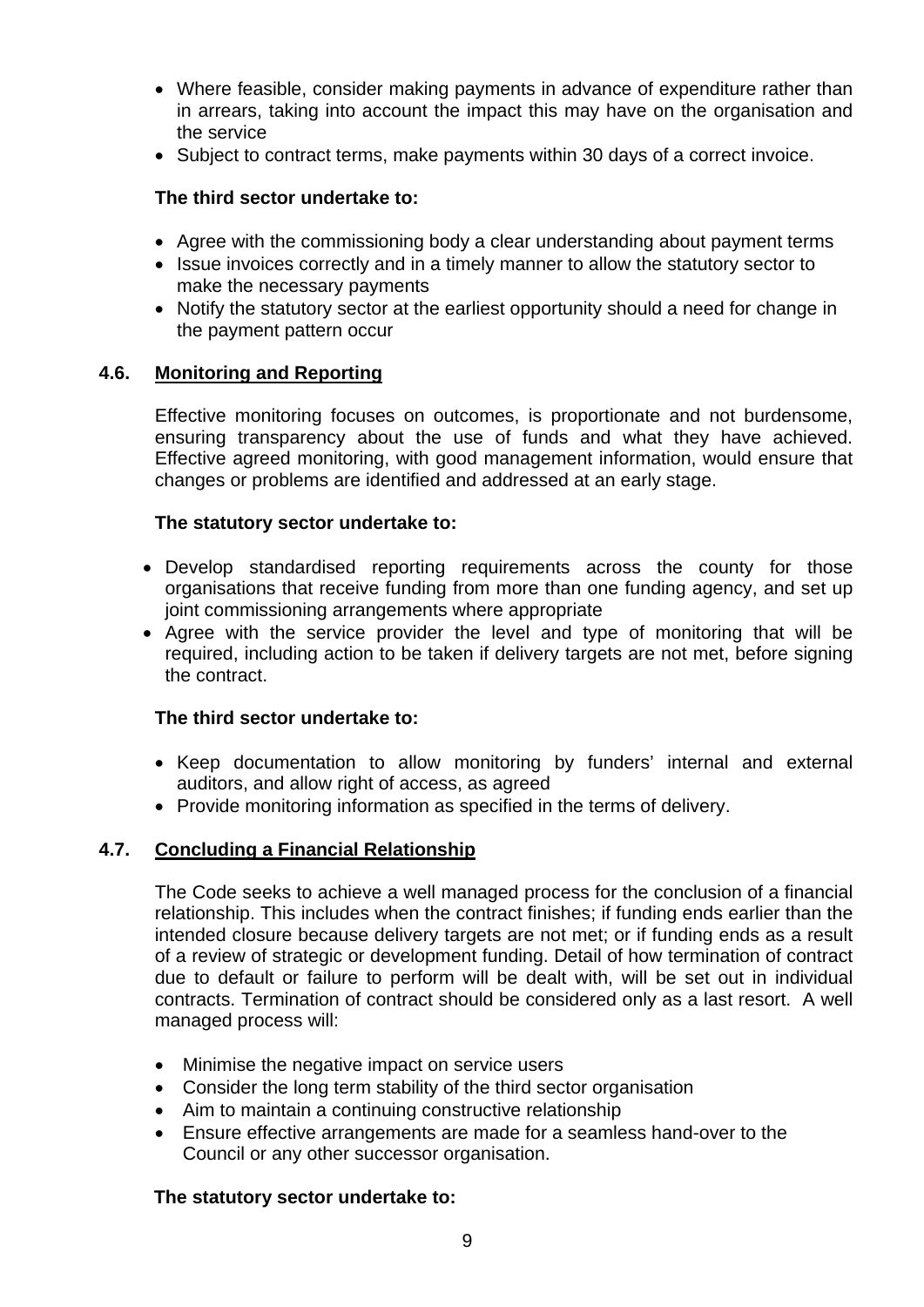- Comply with the notice provisions within the contract with respect of decisions to terminate contract conditions (unless there are serious breaches of the contract by the third sector body), if the contract is terminated before the end of the period the contract covers, in order to allow voluntary and community organisations to fulfil their duties as good employers and prepare alternative plans
- Give the reasons for the end of the funding agreement or contract and allow the provider organisation to respond to proposals to change or end an arrangement.

- Recognise that funding may end as priorities change, subject to the terms of existing agreements and contracts
- Plan in good time for different situations to reduce any potential negative impact on both users and the organisation
- Adhere to their duties as good employers. For example, giving required redundancy periods, consulting staff and providing information if requested to facilitate a transfer of staff under Transfer of Undertakings (Protection of Employment), (TUPE), to a new provider.

# **4.8 Statutory Requirements**

As Public Authorities, the statutory sector is subject to a number of statutory duties, including those relating to anti-discrimination, human rights and the freedom of information. These statutory duties and obligation are of relevance in funding and commissioning arrangements and so may need to be considered as part of this Code.

# **The statutory sector undertake to:**

• Notify the third sector organisations where assistance is required or where they become aware that there are concerns in relation to the fulfilment of statutory obligations.

# **The third sector undertake to:**

- Recognise statutory duties and obligations and ensure that work is compliant with such, so not causing an Authority to breach those requirements
- Assist, where appropriate, the statutory sector in complying with those requirements.

# **5. ASSET TRANSFER CODE**

There are many circumstances in which assets may be transferred from public agencies to the third sector. The Quirk Review has re-focussed the emphasis on asset transfer, and the 'Communities in Control' White Paper identifies this as an example of empowering local communities. This work is currently being progressed by the Development Trusts Association who have been commissioned by the Office for the Third Sector to set up an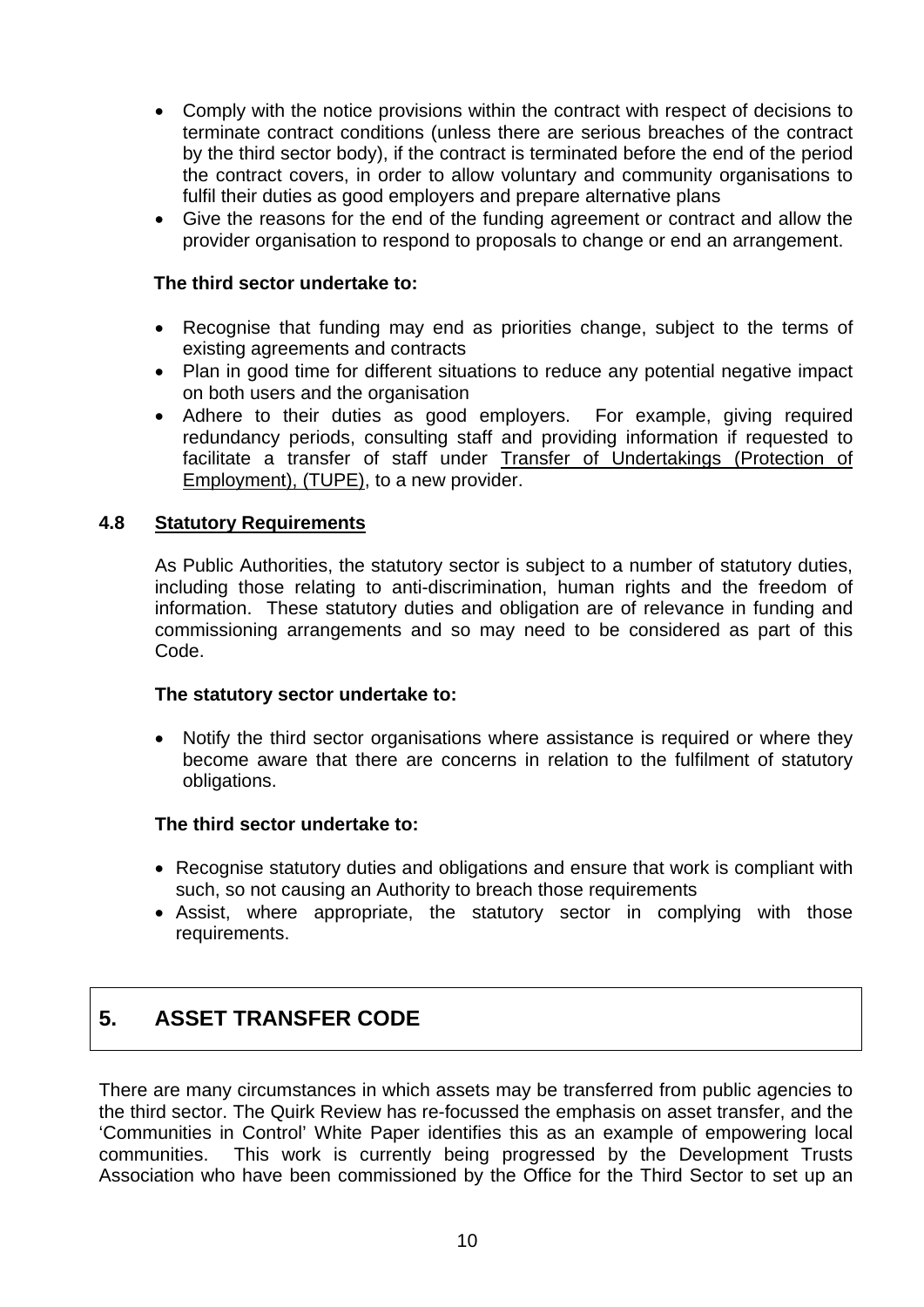Asset Transfer Unit (ATU) to promote good practice and offer advice and support to local groups considering an application for asset transfer.

However, a request to consider transfer of assets should be supported by a comprehensive and robust business case that provides well considered and researched financial projections and an in-depth understanding of the benefits to communities and the public agency concerned. It is expected that the organisation requesting the transfer will undertake the necessary investigations and supply full financial details within their proposals.

Local authorities are developing processes by which requests for Asset Transfer can be progressed and assessed. More information regarding Cambridgeshire County Council's approach to such requests can be found on the Compact web site. Advice, support and information regarding possible funding streams are available from the ATU.

# **6. TAKING THIS CODE FORWARD**

Compact in Cambridgeshire is driven by a multi-agency group, the Compact Development Group, who will have ownership for progressing and monitoring the undertakings set out in this Code. As such, the work will form part of the Group's action planning, communications and performance management processes.

The Cambridgeshire Procurement Group have also been a key contributor to this Code and are involved in developing the strategic direction of such processes as standardised PQQs.

Specific internal groups of officers, such as the County Council's Third Sector Commissioning Group, are developing work programmes to maintain momentum and awareness and are working towards full implementation of the undertakings. Progress against this will be reported via the Compact Development Group as above.

# **7. CONTACTS AND INFORMATION**

# **ADVICE AND ASSISTANCE IN CAMBRIDGESHIRE**

Contacts can and do change. It is the intention to provide a full and regularly updated advisory service via the **Cambridgeshire Compact Website,** which can be found at <http://www.cambridgeshire.gov.uk/council/depts/ecsoffice/learning/compact>

# **Lead Compact Organisations - Third Sector**

**Cambridgeshire ACRE** Support, advice and projects supporting rural communities <http://www.cambsacre.org.uk/>**01353 860850**

**Cambridge Council for Voluntary Service**, also covering South Cambridgeshire <http://www.cambridgecvs.org/> **01223 464696**

# **Voluntary & Community Action East Cambridgeshire**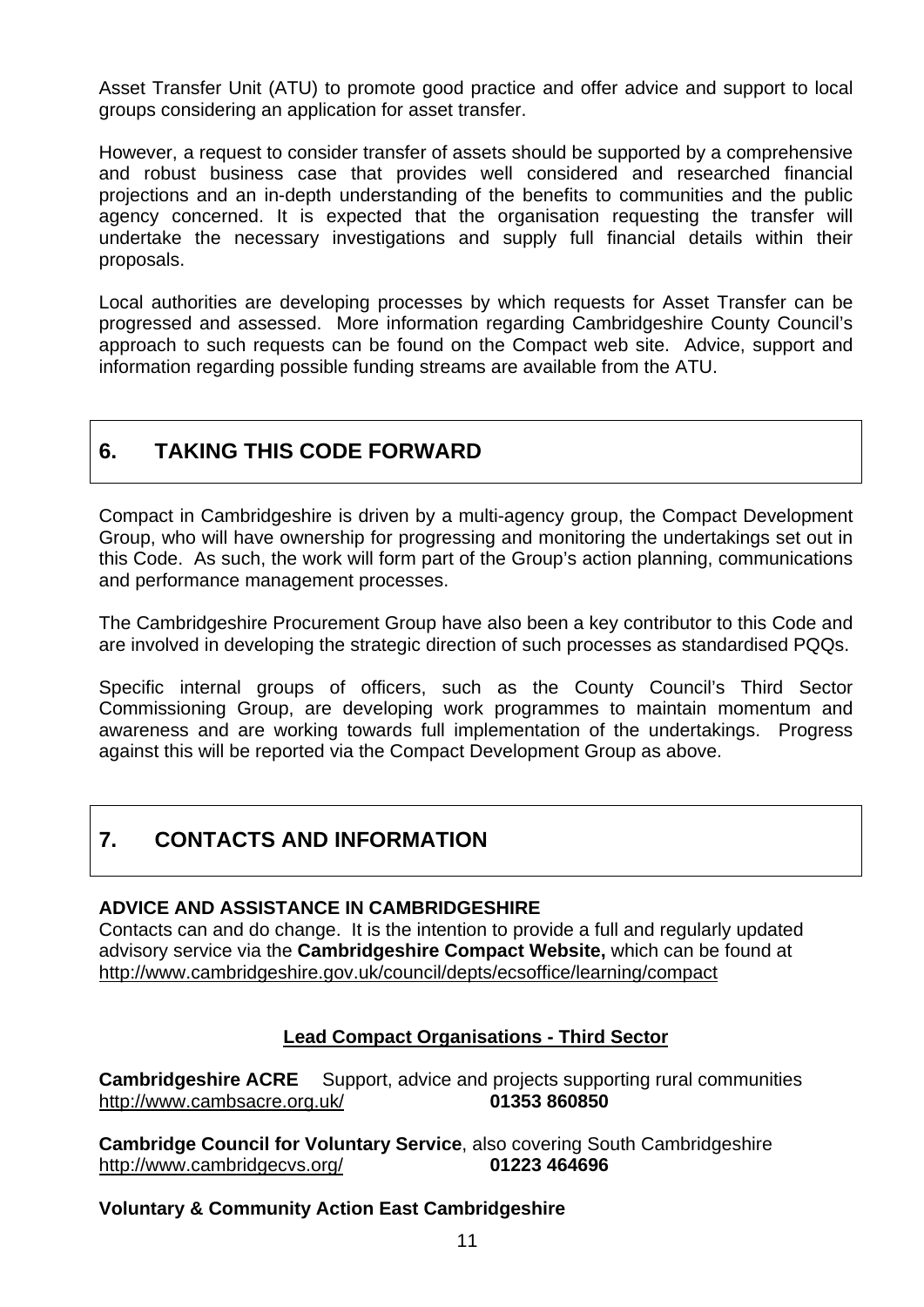| http://www.vcaec.org.uk/                                                                                                                                            | 01353 666166                                                                                             |
|---------------------------------------------------------------------------------------------------------------------------------------------------------------------|----------------------------------------------------------------------------------------------------------|
| <b>Hunts Forum</b><br>http://www.huntsforum.org.uk/                                                                                                                 | 01480 420601                                                                                             |
| <b>Fenland Council for Voluntary Service</b><br>http://www.fenlandcvs.co.uk/                                                                                        | 01354 659772                                                                                             |
| <b>Cambridgeshire Community Foundation</b> Grants to local VCS groups<br>http://www.cambscf.org.uk/                                                                 | 01223 410535                                                                                             |
| Citylife Social enterprise advice and development<br>http://www.citylifeltd.org/                                                                                    | 01223 323481                                                                                             |
| http://www.young-lives.org.uk                                                                                                                                       | Young Lives Support for organisations working with children, families and young people<br>01480 494333   |
| <b>Guidance, Employment &amp; Training (GET) Group</b>                                                                                                              |                                                                                                          |
| Also co-ordinating VCS Learning Consortia<br>Email: timc@getgroup.org.uk                                                                                            | 01223 691111                                                                                             |
| http://www.care-network.org.uk/                                                                                                                                     | Care Network Supporting independence for older, isolated and vulnerable people<br>01954 211919           |
| <b>Cambridgeshire Community Reuse &amp; Recycling Network (CCORN)</b><br>Offering a range of support for sustainable social enterprise<br>http://www.ccorrn.org.uk/ | 0845 602 7144                                                                                            |
|                                                                                                                                                                     | <b>Statutory Sector Contacts</b>                                                                         |
| <b>Cambridge City Council</b>                                                                                                                                       | <b>Jackie Hanson</b><br><b>Grants Manager</b><br>jackie.hanson@cambridge.gov.uk<br>01223 457867          |
|                                                                                                                                                                     | <b>Debbie Quincey</b><br><b>Strategic Procurement Advisor</b><br>debbie.quincey@cambridge.gov.uk         |
| <b>South Cambs District Council</b>                                                                                                                                 | <b>Susannah Harris (Grants)</b><br><b>Community Development Officer</b><br>susannah.harris@scambs.gov.uk |
|                                                                                                                                                                     | <b>Sean Missin (Commissioning)</b><br><b>Commissioning Manager</b><br>sean.missin@scambs.gov.uk          |
| <b>East Cambridgeshire District Council Phillip Turner</b>                                                                                                          | Leisure & Community Services Team Leader<br>phillip.turner@eastcambs.gov.uk                              |
| <b>Fenland District Council</b>                                                                                                                                     | <b>Hetty Thornton (Grants)</b><br><b>Community Development Officer</b>                                   |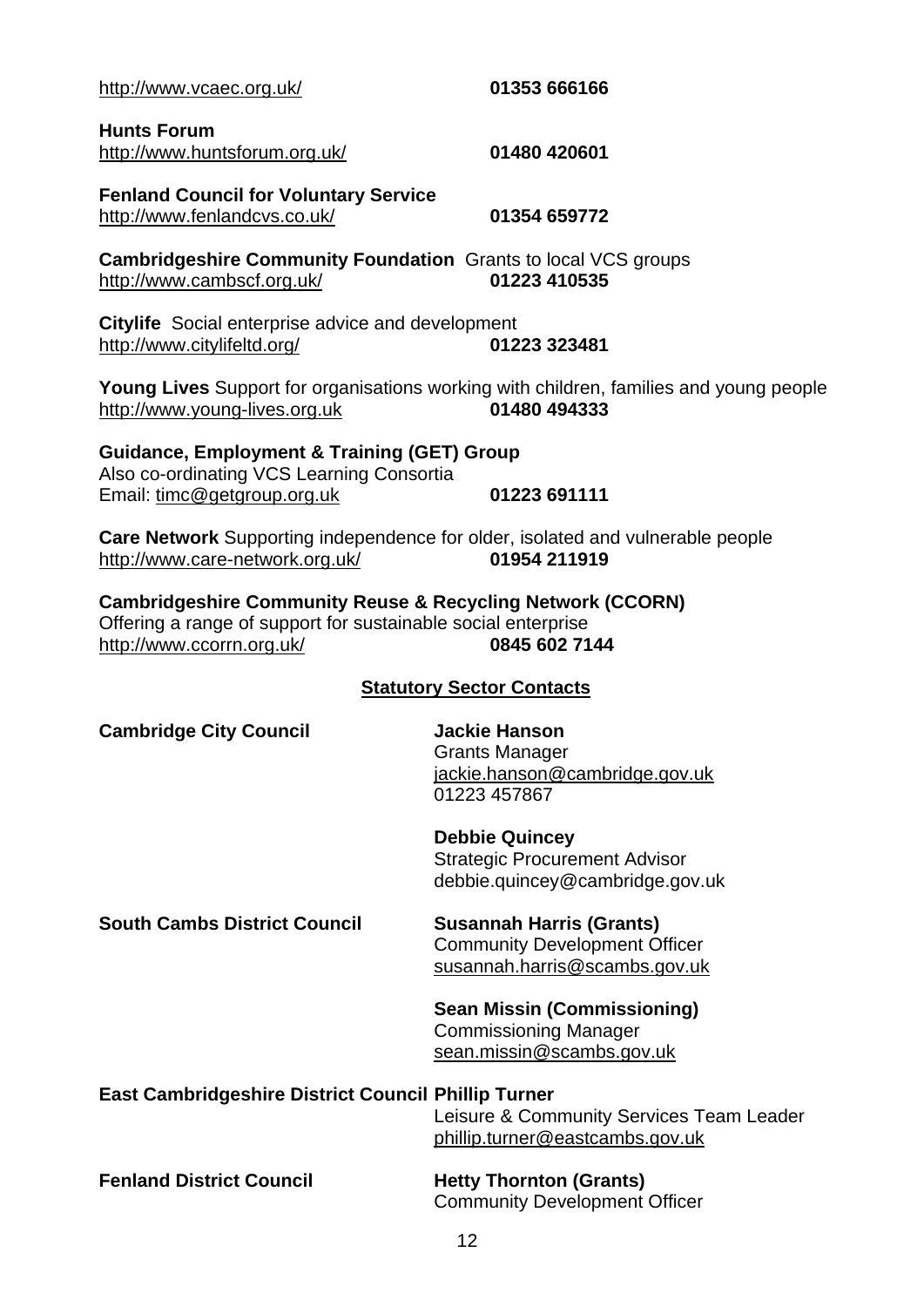[hthornton@fenland.gov.uk](mailto:hthornton@fenland.gov.uk)

 **Guy Robinson (Commissioning)**  Commissioning Manager grobinson@fenland.gov.uk

**Huntingdonshire District Council Dan Smith**

 Head of Community Services [dan.smith@huntsdc.gov.uk](mailto:dan.smith@huntsdc.gov.uk) 

 **Nigel Arkle**  Procurement Manager nigel.arkle@huntsdc.gov.uk

**NHS Cambridgeshire Alan Robinson**

 Contracts Officer alan.robinson@cambridgeshirepct.nhs.uk

# **Cambridgeshire County Council**

The County Council has a range of commissioned services. To be signposted to the correct officer please contact:

**Ian Stewart** 

 Senior Procurement Manager Ian.je.stewart@cambridgeshire.gov.uk

**Sandie Smith** 

3<sup>rd</sup> Sector Development Officer [sandie.smith@cambridgeshire.gov.uk](mailto:sandie.smith@cambridgeshire.gov.uk) **01223 715471**

# **Other Information**

**Asset Transfer Unit** based at the Development Trusts Association [http://www.atu.org.uk](http://www.atu.org.uk/) 0845 345 4564

# **ACEVO Contracting Good Practice Briefings**

Follow these links or visit [https://www.acevo.org.uk](https://www.acevo.org.uk/)

- • [Tendering & Bidding Briefing](https://www.acevo.org.uk/captest/download_file.cfm?filename=Tendering_Briefing_appendix_3a.pdf): Give your tender a winning chance, includes TUPE advice
- • [Impact Briefing](https://www.acevo.org.uk/captest/download_file.cfm?filename=Impact_Briefing_final_version.pdf): Putting impact at the heart of the tendering process
- • [Negotiation Briefing:](https://www.acevo.org.uk/captest/download_file.cfm?filename=Negotiation_Briefing_appendix_3d.pdf) Effective negotiating to secure better outcomes
- • [VAT Briefing:](https://www.acevo.org.uk/captest/download_file.cfm?filename=VAT_Briefing_final(1).pdf) VAT made simple when working in partnership

**Full cost recovery:** a guide and toolkit on cost allocation' ACEVO 2004 publication http://www.acevo.org.uk/main/publications.php?content=pubcatalog

**The National Finance Hub** also has detailed advice on all aspects of funding and finance <http://www.financehub.org.uk/default.aspa>

**HM Treasury Guidance** to funders and purchasers can be found at <http://www.hm-treasury.gov.uk./media/9/4/guidncefunders1505061v1.pdf>

**Good Grant Making**, Association of Charitable Foundations, 1997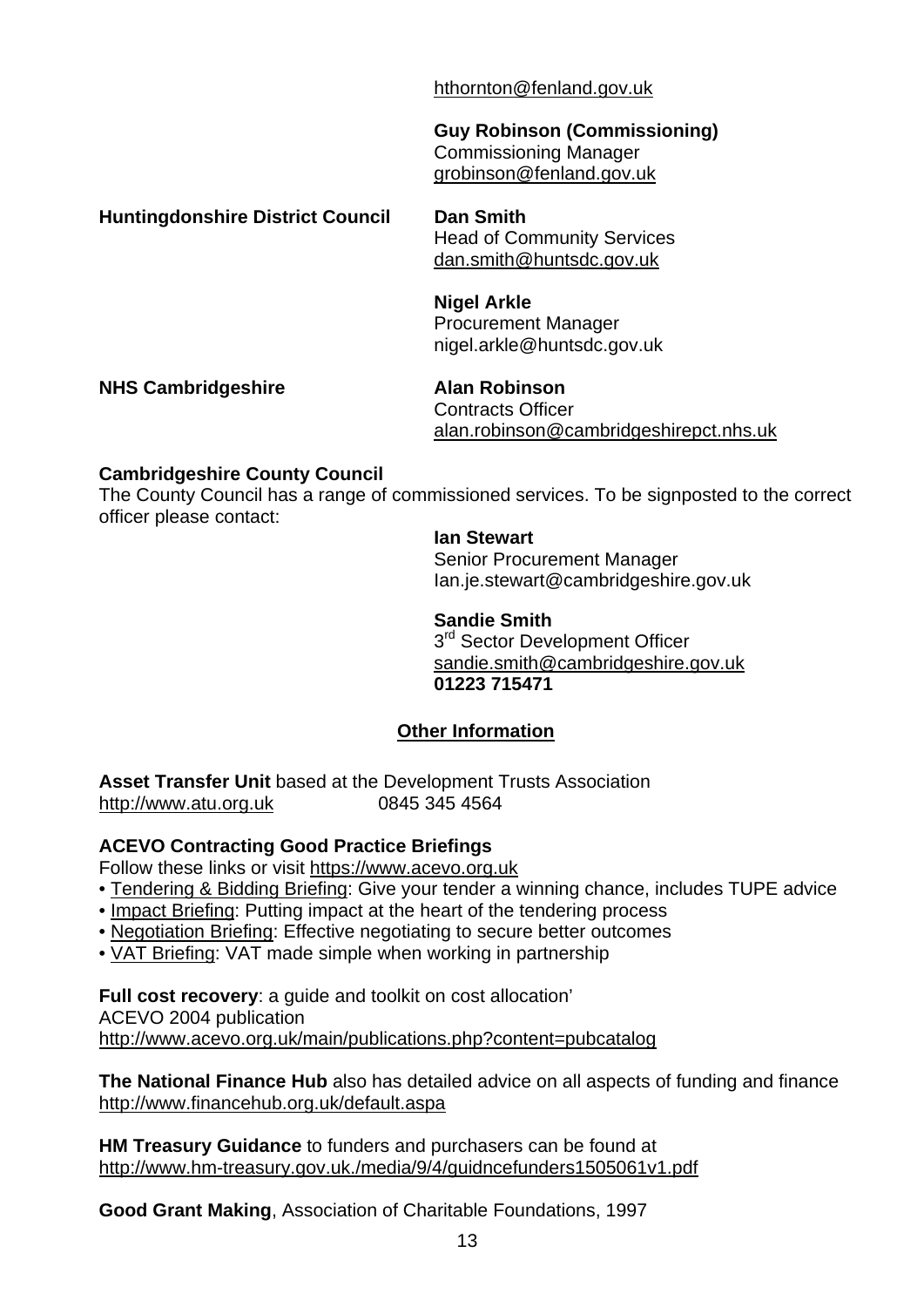# www.acf.uk/public\_print/trusts\_guidelines.htm

# **EU Commissioning Regulations**

The definition of Part A and Part B services for commissioning purposes are covered by the Public Contracts Regulations 2006 Schedule 3. <http://www.opsi.gov.uk/si/si2006/20060005.htm#sch3>

# **Selling services to government**

<http://www.supply2.gov.uk/>

# **IDeA National Programme for Third Sector Commissioning**

<http://www.idea.gov.uk/idk/core/page.do?pageId=6583598>

# **Cambridgeshire Supporting People, includes link to national web site (kweb)**

[http://www.cambridgeshire.gov.uk/social/supportingpeople/?wbc\\_purpose=http%3a%2f%2f](http://www.cambridgeshire.gov.uk/social/supportingpeople/?wbc_purpose=http%3a%2f%2fwww.intel.com%3f%22%3e%3c%22%3e%3c) [www.intel.com%3f%22%3e%3c%22%3e%3c](http://www.cambridgeshire.gov.uk/social/supportingpeople/?wbc_purpose=http%3a%2f%2fwww.intel.com%3f%22%3e%3c%22%3e%3c)

# **World Class Commissioning**

http://www.dh.gov.uk/en/Managingyourorganisation/Commissioning/index.htm

# **8. GLOSSARY**

# *Asset Transfer*

*Local communities' ability to acquire land and buildings, either at market value or possibly at a discount, in order to deliver services that meet local need. It is seen as one way in which local authorities, in particular, can support the development of social economy organisations, and thereby meet their wider strategies for renewal and improved delivery of local services.* 

# *Best Value*

*Best value is "the optimum combination of whole life costs and benefits to meet the customer's requirement." Best value is about more than cost. Best value is about improving services. Improvements should be significant and measurable and must reflect the long-term well-being of the community as well as short-term objectives.* 

# *BME*

*Black and minority ethnic.* 

# *Commissioning*

*Defined as the 'authority to perform a task or certain duties' (OED). In this context it is the process of specifying, securing and monitoring services to meet people's needs at a strategic level. This definition refers to the whole commissioning cycle and can relate equally to both funding and purchasing activities. The term 'commissioner' means the body for which the services are being provided.* 

# *Contract*

*A contract is in place where a service is provided in return for payment. Every contract should define the services to be provided in the specification. This defines delivery*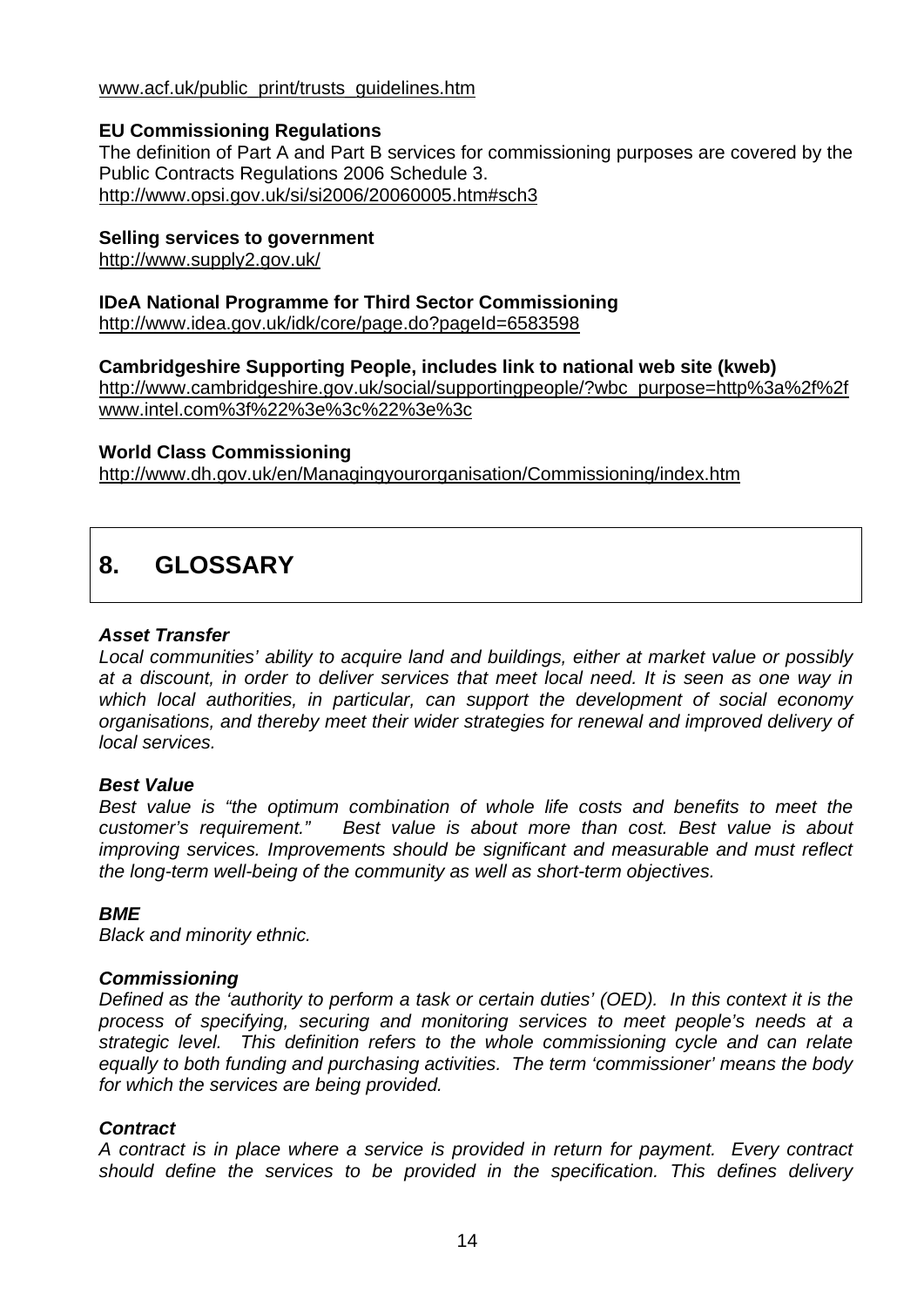*standards to be expected and/or service levels and is often referred to as a Service Level Agreement (SLA).* 

# *Cambridgeshire Compact Development Group*

*A joint group of Cambridgeshire Local Authorities and lead voluntary and third sector development agencies. It includes all the County Councils service areas, District Councils, the Cambridgeshire Association of Local Councils and NHS Cambridgeshire. Voluntary sector partners include all the Councils for Voluntary Service, Young Lives, Cambridgeshire ACRE, Age Concern, the GET Group and Cambridgeshire Voluntary Sector Infrastructure Consortium.* 

# *Compact Resolution Process*

*The Cambridgeshire Compact Disputes Resolution Process can be found on the Cambridgeshire Compact Website.* 

#### *Conflict of Interests*

*A conflict of interest can arise when an [individual](http://en.wikipedia.org/wiki/Individual) or [organisation](http://en.wikipedia.org/wiki/Organization) acts in such a way that they compromise their independence, for example by using influence or gaining knowledge. A conflict of interest exists even if no improper act results from it, and can create an appearance of impropriety that can undermine confidence in the conflicted individual or organisation. Within a procurement setting this means that an organisation cannot be involved in both the tender specification design if they wish to tender for that contract, they will need to withdraw from any consultation immediately a tender design is considered.* 

#### *Infrastructure Organisation*

*Voluntary and community organisations that play a supporting, co-ordinating, representation, policy-making and development role for other voluntary and community organisations.* 

# *Full Cost Recovery*

*Full cost recovery means recovering or funding the full costs of a project or service. In addition to the costs directly associated with the project, such as staff and equipment, projects will also draw on the rest of the organisation. For example, adequate finance, human resources, management and IT systems are also integral components of any project or service.* 

*The full cost of any project therefore includes an element of each type of overhead cost, which should be allocated on a comprehensive, robust and defensible basis. The methods used by the voluntary and community sector to allocate full costs should follow these principles:*

- *The method should be simple so that the amounts can be calculated without disproportionate effort*
- *The method must be equitable where there are several funders of different services*
- *Costs should be recovered only once; where a grant has been given specifically for other costs, those should not be included in calculating amounts to be paid by other funders.*

# *Gift in Kind*

*Non-financial support to organisations provided without cost, for example staff time, use of facilities and services or donated goods.*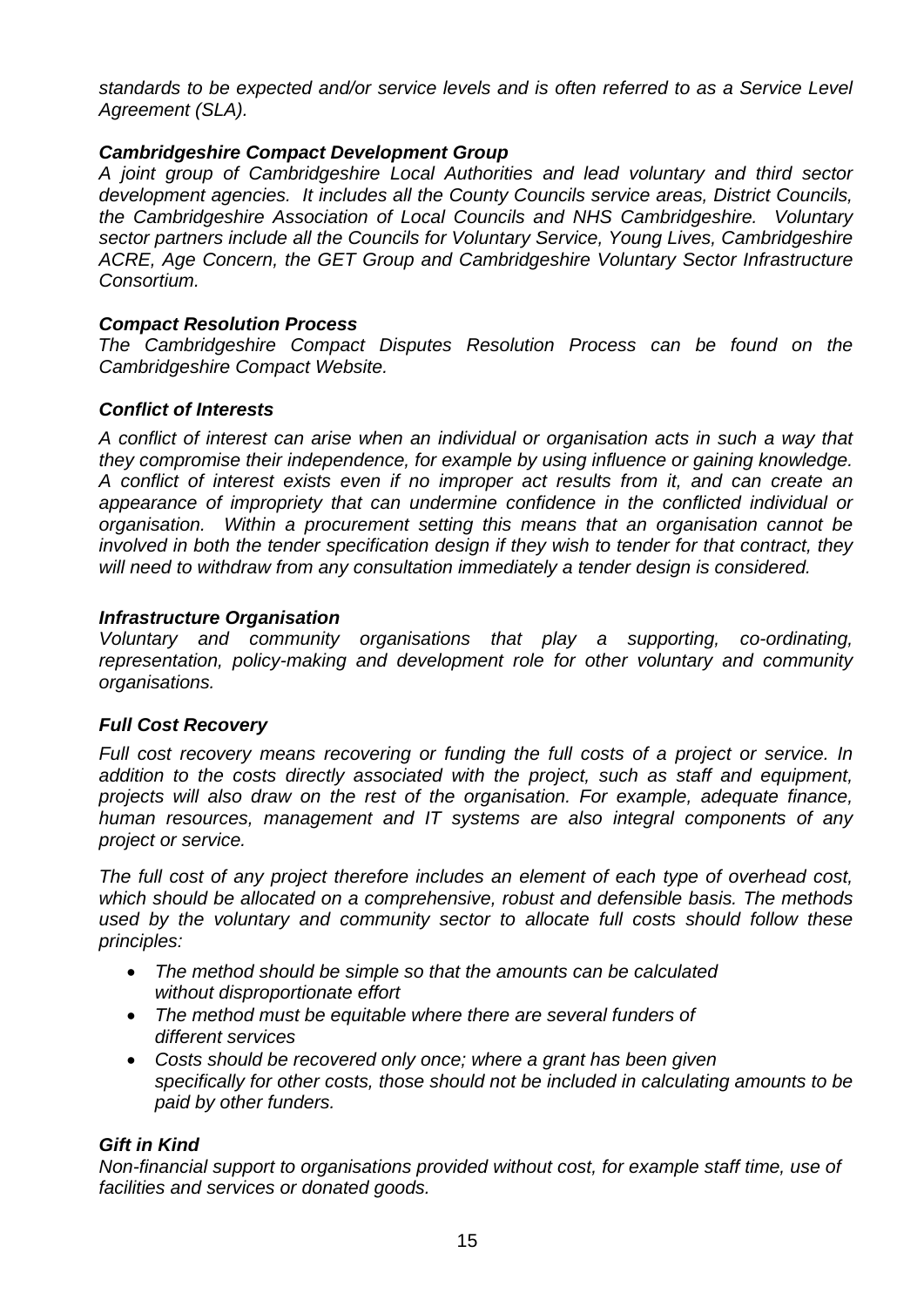# *Grants*

*Provided to subsidise an organisation's activities. They are normally:* 

*Core grants - general subsidies to be used as the recipient feels appropriate or* 

*Specific grants where there are conditions attached on how the money is to be used, or may be linked to an SLA.*

#### *Match funding*

*Funding that is found by groups to match, pound for pound, the size of a grant that has*  been offered by a funding organisation. It is often a requirement to qualify for grant *approval.* 

#### *Procurement*

*Defined as being the acquisition of goods and/or services from third party suppliers under legally binding contractual terms where all the conditions necessary to form a legally binding contract have been met. Such acquisitions are for the direct benefit of the contracting authority, necessary for the delivery of the services it provides or for the running of its own business. ('Improving financial relationships with the Third Sector' HM Treasury May 2006)* 

#### *Reserves Policy*

*A key financial policy requirement which ensures that an organisation has appropriate funds to sustain services during possible fluctations in income. This policy also needs to demonstrate financial probity and that reserves are proportionate to organisational function.* 

#### *Service Level Agreement*

*The term Service Level Agreement (SLA) has been used to describe some grant contracts that set binding conditions with detailed specifications for levels of outcome and output performance. An SLA can relate to a "supply" of a service or an administration of a grant award. ('Improving financial relationships with the Third Sector' HM Treasury May 2006)* 

#### *Statutory Sector*

*The collective term for organisations with powers to fund or provide services, such as Local Authorities (District, Unitary & County Councils), Health Authorities and NHS Trusts.*

#### *Strategic Grant*

*Funding that is given to often well established organisations recognised to be of strategic importance and whose continued existence are considered to be beneficial.* 

# *Tender*

*A competitive procedure by which a bid is made to provide services at a certain price, volume and service standard.* 

# *Third Sector*

*The collective name for charities, voluntary, non-government, social enterprise and campaigning organisations. This may include faith groups, social enterprises, cooperatives and mutuals.* 

# *Transfer of Undertakings (Protection of Employment), (TUPE)*

*TUPE often applies when a service is tendered and an existing provider is replaced by a new one. It means that the employees in the original services often have the right to be transferred to the new organisation. They then have all their previous rights protected, such as hours of work, pay, holiday and pension entitlement. Organisations tendering for services will need to examine whether TUPE will apply if they win a tender and consider*